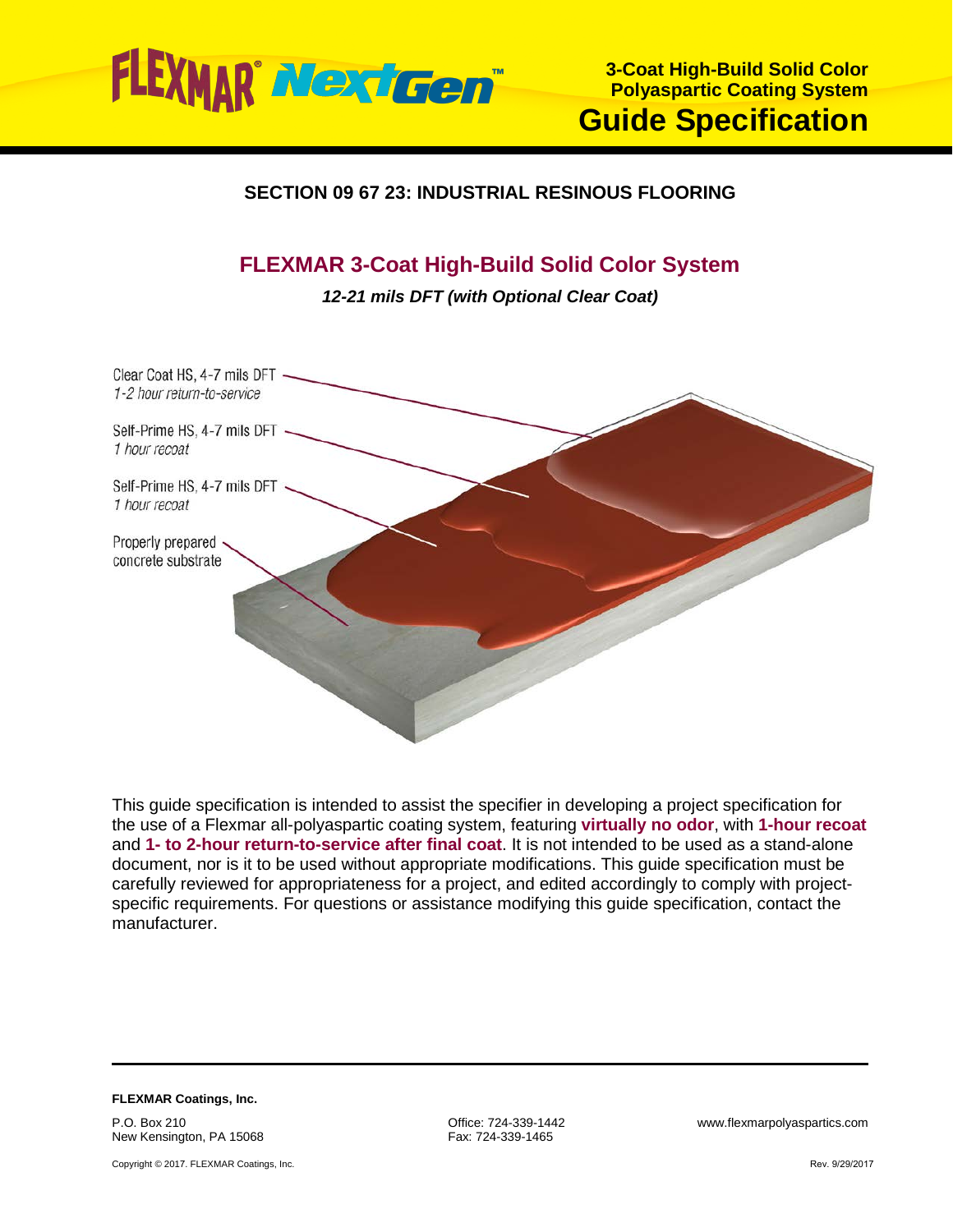

**Page 2**

# **PART 1 - GENERAL**

### **1.1 RELATED DOCUMENTS**

A. Drawings and general provisions of the Contract, including General and Supplementary Conditions and Division 01 Specification Sections, apply to this Section.

### **1.2 SUMMARY**

A. Application of 0-VOC, three-coat high-build solid color polyaspartic coating system.

### **1.3 ACTION SUBMITTALS**

- A. Product Data: Submit manufacturer's technical data, application instructions, and recommendations for each polyaspartic floor coating component required.
- B. LEED Submittals:
	- 1. Product Data for Credit IEQ 4.2: For liquid-applied flooring components, documentation including printed statement of VOC content.
	- 2. Laboratory Test Reports for Credit IEQ 4: For flooring systems, documentation indicating that products comply with the testing and product requirements of the California Department of Health Services' "Standard Practice for the Testing of Volatile Organic Emissions from Various Sources Using Small-Scale Environmental Chambers."
- C. Samples for Initial Selection: Submit manufacturer's color charts showing full range of color selection for each type of exposed finish required.
- D. Samples for Verification: For each polyaspartic floor coating system required, submit 6-in.<sup>2</sup> (150-mm<sup>2</sup>) samples applied to a rigid backing to demonstrate color, texture, and finish of polyaspartic floor coatings systems.

#### **1.4 INFORMATION SUBMITTALS**

- A. Applicator Certificate: Submit official certificate indicating applicator's successful completion of manufacturer's training program.
- B. Material Certificates: Submit official manufacturer certificate for each polyaspartic floor coating system component.
- C. Material Test Reports: Submit polyaspartic floor coating system test report.

#### **1.5 CLOSEOUT SUBMITTALS**

- A. Maintenance Data: Submit manufacturer's care, cleaning, and maintenance guide to include in maintenance manuals.
- B. Warranty: Submit manufacturer's product warranty.

P.O. Box 210<br>
New Kensington, PA 15068 The Society of Santa Contract 224-339-1465<br>
Fax: 724-339-1465 New Kensington, PA 15068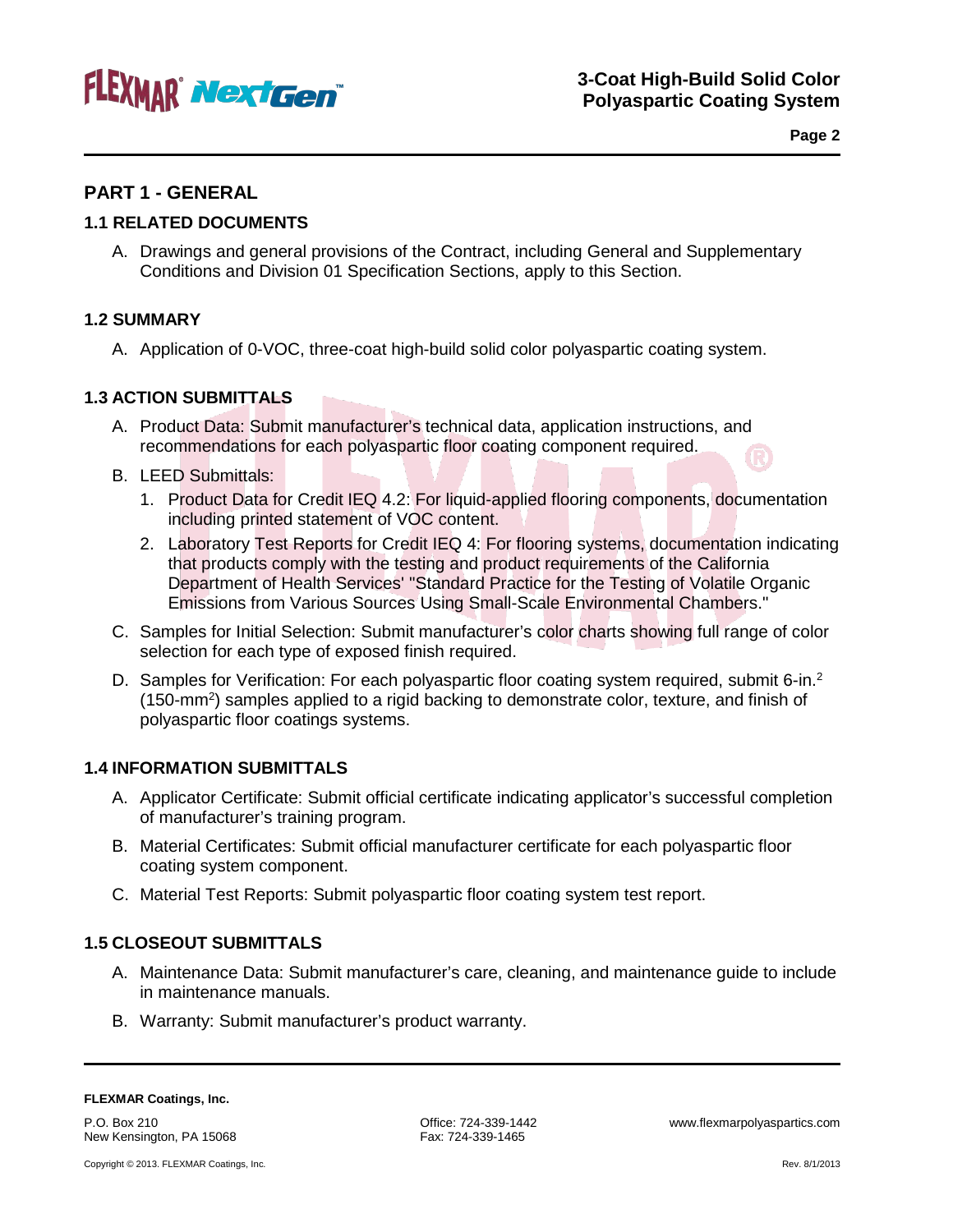

#### **1.6 QUALITY ASSURANCE**

- A. Applicator Qualifications: An applicator who has successfully completed manufacturer's training program for the application of specified polyaspartic floor coatings systems, and is currently an authorized applicator of manufacturer's coatings systems.
- B. Source Limitations: Obtain primary polyaspartic floor coating system materials, including primers, resins, hardening agents, grouting coats, and topcoats, from single source from single manufacturer. Provide secondary materials, including patching and fill material, joint sealant, and repair materials, of type and from source recommended by manufacturer of primary materials.
- C. Mockups: Apply mockups to verify selections made under sample submittals, and to demonstrate aesthetic effects and set quality standards for materials and execution.
	- 1. Apply full-thickness mockups on 48-in.<sup>2</sup> (1,200-mm<sup>2</sup>) floor area selected by the Architect, Engineer, or Design Professional.
		- a. Include a 48-in. (1,200-mm) length of integral cove base with inside **[and outside]** corner, if specified by the Architect, Engineer, or Design Professional.
	- 2. Simulate finished lighting conditions for Architect's, Engineer's, or Design Professional's review of mockups.
	- 3. Approved mockups may become part of the completed work if undisturbed at time of Substantial Completion.

#### **1.7 DELIVERY, STORAGE, AND HANDLING**

- A. Deliver and store materials in manufacturer's original, undamaged packages and containers, with seals unbroken, bearing manufacturer's labels indicating brand name and directions for storage and mixing with other components.
- B. Store in clean, dry, protected location at normal room temperature, according to manufacturer's requirements.

### **1.8 PROJECT CONDITIONS**

- A. Environmental Conditions: Comply with manufacturer's written instructions for substrate temperature, ambient temperature, moisture, ventilation, and other conditions affecting polyaspartic floor coatings system application.
- B. Lighting: Provide permanent lighting or, if permanent lighting is not in place, simulate permanent lighting conditions during polyaspartic floor coating system application.
- C. Close spaces to traffic during polyaspartic floor coating system application, and for not less than 24 hours after application, unless manufacturer recommends a longer period.

**FLEXMAR Coatings, Inc.** P.O. Box 210 New Kensington, PA 15068

Fax: 724-339-1465

Office: 724-339-1442 www.flexmarpolyaspartics.com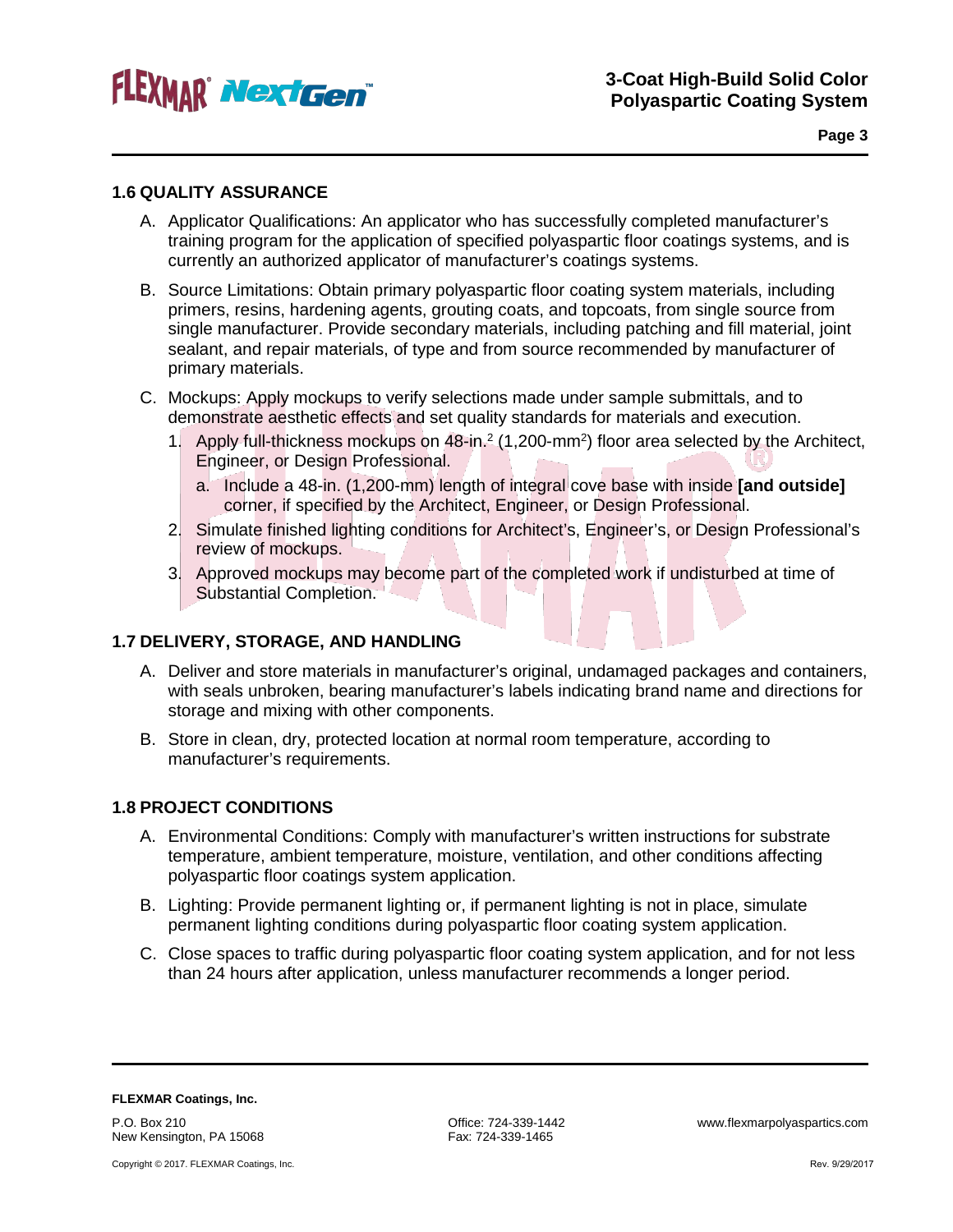

**Page 4**

#### **1.9 WARRANTY**

A. Manufacturer's standard **[10-year residential] [5-year commercial]** warranty against product defects for original owner.

# **PART 2 - PROUCTS**

### **2.1 MANUFACTURERS**

- A. Basis-of-Design Product: Subject to compliance with requirements, provide Flexmar Coatings, Inc. named product or comparable product by one of the following:
	- 1. **[Insert manufacturer's name]**.

## **2.2 MATERIALS**

- A. Abrasion, impact-, and chemical-resistant, commercial and industrial, solid color, polyaspartic-aliphatic-polyurea-based, monolithic floor surfacing designed to produce a seamless floor **[and integral cove base]**.
	- 1. Basis-of-Design Product: Subject to compliance with requirements, provide FLEXMAR Coatings Three-Coat High-Build Solid Color System with "Self-Prime HS" pigmented polyaspartic coating and optional "Clear Coat HS" clear polyaspartic sealer for commercial and industrial floor coatings system, or comparable product by one of the following:

#### a. **[Insert manufacturer's name]**.

- B. System Characteristics:
	- 1. Color and Pattern: **[As selected by Architect, Engineer, or Design Professional] [As indicated by product designation listed above] [Match Architect's, Engineer's, or Design Professional's sample]**.
	- 2. Wearing Surface: Textured for slip resistance where required, otherwise standard manufacturer's surface as shown by sample.
	- 3. Overall System Thickness: 12-21 mils DFT.
	- 4. Dry Time: 1- to 2-hour return-to-service after final coat; 1-hour recoat between coats.
- C. Body Coats: Flexmar Coatings Self-Prime HS pigmented polyaspartic coating, 2 coats.
	- 1. Resin: Polyaspartic aliphatic polyurea.
	- 2. Formulation Description: High solids.
	- 3. VOC Content: 0 VOC, virtually no odor.
	- 4. Application Method: Roller, squeegee, or magic trowel.
	- 5. Thickness of Coats: 4 to 7 mils DFT.
	- 6. Number of Coats: Two.
	- 7. Aggregates: **[Insert requirements]**.

#### **FLEXMAR Coatings, Inc.**

P.O. Box 210 New Kensington, PA 15068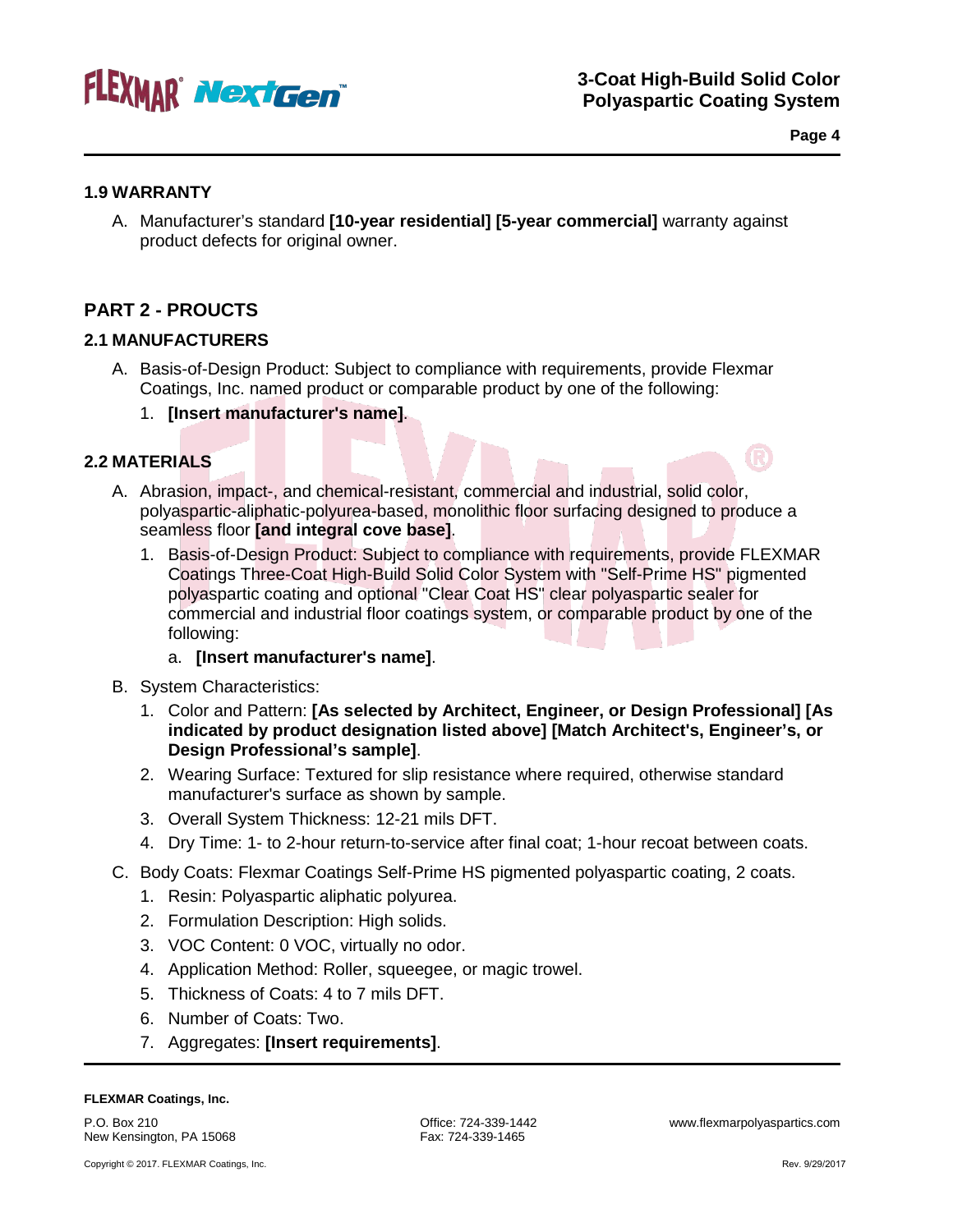

- D. Optional Topcoat: Flexmar Coatings Clear Coat HS clear polyaspartic sealer.
	- 1. Resin: Polyaspartic aliphatic polyurea.
	- 2. Formulation Description: High solids.
	- 3. VOC Content: 0 VOC, virtually no odor.
	- 4. Type: Clear.
	- 5. Finish: **[Matte] [Gloss]**.
	- 6. Number of Coats: One, optional, with anti-slip additive.
	- 7. Thickness: 4 to 7 mils DFT.
- E. System Physical Properties: Provide polyaspartic floor coating system with the following minimum physical property requirements when tested according to test methods indicated:
	- 1. Adhesion to Concrete: 300 psi (2068 kPa) concrete cohesive failure per ASTM-D 4541 Elcometer.
	- 2. Tensile Strength: 4,500 psi (31,026 kPa) per ASTM-D 412.
	- 3. Falling Sand Abrasion Resistance: ASTM-D 968. Clear Coat: 32 quarts (30 liters) sand/dry mil. Color Coat: 40 quarts (38 liters) sand/dry mil.
	- 4. Taber Abrasion: 0.34-0.43 grain (22-28 mg) weight loss per ASTM-D 4060, CS-17 wheel, 35.3 oz (1,000 g) load, 1,000 rev.
	- 5. Flexibility Mandrel Bend: No cracking or peeling, per ASTM-D 522, ⅛ in. (3.2 mm).
	- 6. Impact: 160/160 in.-lb direct/reverse, no cracking per ASTM-D 2794.
	- 7. Hardness: 77 Shore D per ASTM-D 2240.
	- 8. Flammability: Self-extinguishing per ASTM-D 635.
- F. System Chemical Resistance: Test specimens of cured polyaspartic floor coatings systems are unaffected when tested according to manufacturer's Chemical Resistance Chart per ASTM-D 1308 spot testing.

# **PART 3 – EXECUTION**

#### **3.1 PREPARATION**

A. General: Prepare and clean substrates according to manufacturer's written instructions for substrate indicated. Provide clean, dry substrate for application.

**FLEXMAR Coatings, Inc.**

P.O. Box 210 New Kensington, PA 15068

Copyright © 2017. FLEXMAR Coatings, Inc.

Fax: 724-339-1465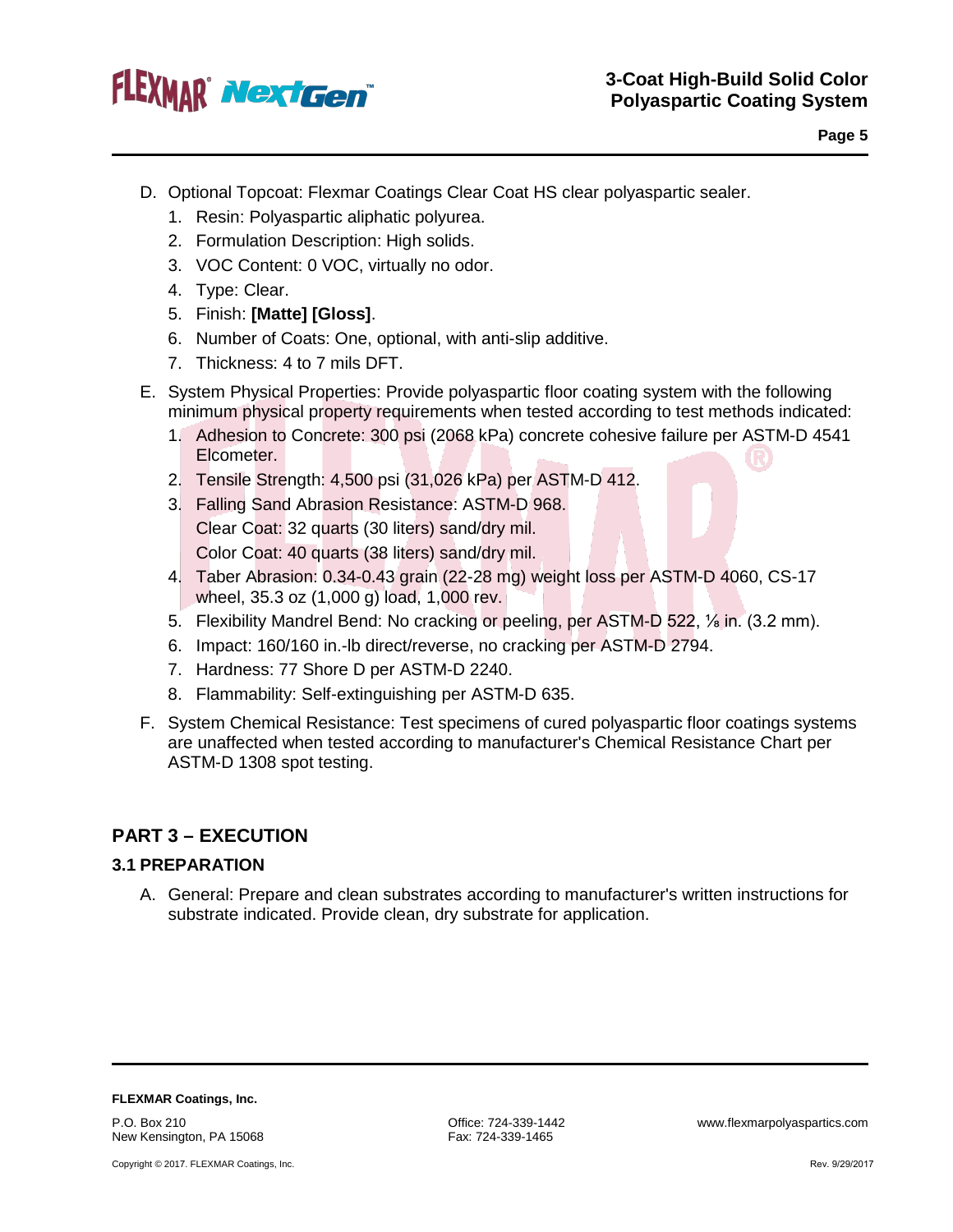

- B. Concrete Substrates: Provide sound concrete surfaces free of laitance, glaze, efflorescence, curing compounds, form-release agents, dust, dirt, grease, oil, and other contaminants incompatible with polyaspartic floor coatings.
	- 1. Roughen concrete substrates as follows:
		- a. Grind surfaces with an apparatus that abrades the concrete surface to a profile as specified by system application guide.
	- 2. Repair damaged and deteriorated concrete according to polyaspartic floor coating manufacturer's written instructions.
	- 3. Verify that concrete substrates are dry and moisture-vapor emissions are within acceptable levels according to manufacturer's written instructions.
		- a. Perform anhydrous calcium chloride test, ASTM-F 1869. Proceed with application of polyaspartic floor coating only after substrates have maximum moisture-vaporemission rate of **[3 lb of water/1000 ft.2 (1.36 kg of water/92.9 m2 )]** of slab area in 24 hours.
		- b. Perform plastic sheet test, ASTM-D 4263. Proceed with application only after testing indicates absence of moisture in substrates.
		- c. Perform relative humidity test using in situ probes, ASTM-F 2170. Proceed with installation only after substrates have a maximum **[75]** percent relative humidity level measurement.
	- 4. Alkalinity and Adhesion Testing: Verify that concrete substrates have pH within acceptable range. Perform tests recommended by manufacturer. Proceed with application only after substrates pass testing.
- C. Polyaspartic Materials: Mix components and prepare materials according to manufacturer's written instructions.
- D. Use patching and fill material to fill holes and depressions in substrates according to manufacturer's written instructions.
- E. Treat control joints and other nonmoving substrate cracks to prevent cracks from reflecting through polyaspartic floor coating according to manufacturer's written instructions.

### **3.2 APPLICATION**

- A. General: Apply components of polyaspartic floor coating system according to manufacturer's written instructions to produce a uniform, monolithic wearing surface of thickness indicated.
	- 1. Coordinate application of components to provide optimum adhesion of polyaspartic floor coating system to substrate, and optimum inter-coat adhesion.
	- 2. Cure polyaspartic floor coating system components according to manufacturer's written instructions. Prevent contamination during application and curing processes.
	- 3. At substrate expansion and isolation joints, comply with manufacturer's written instructions.

P.O. Box 210 New Kensington, PA 15068